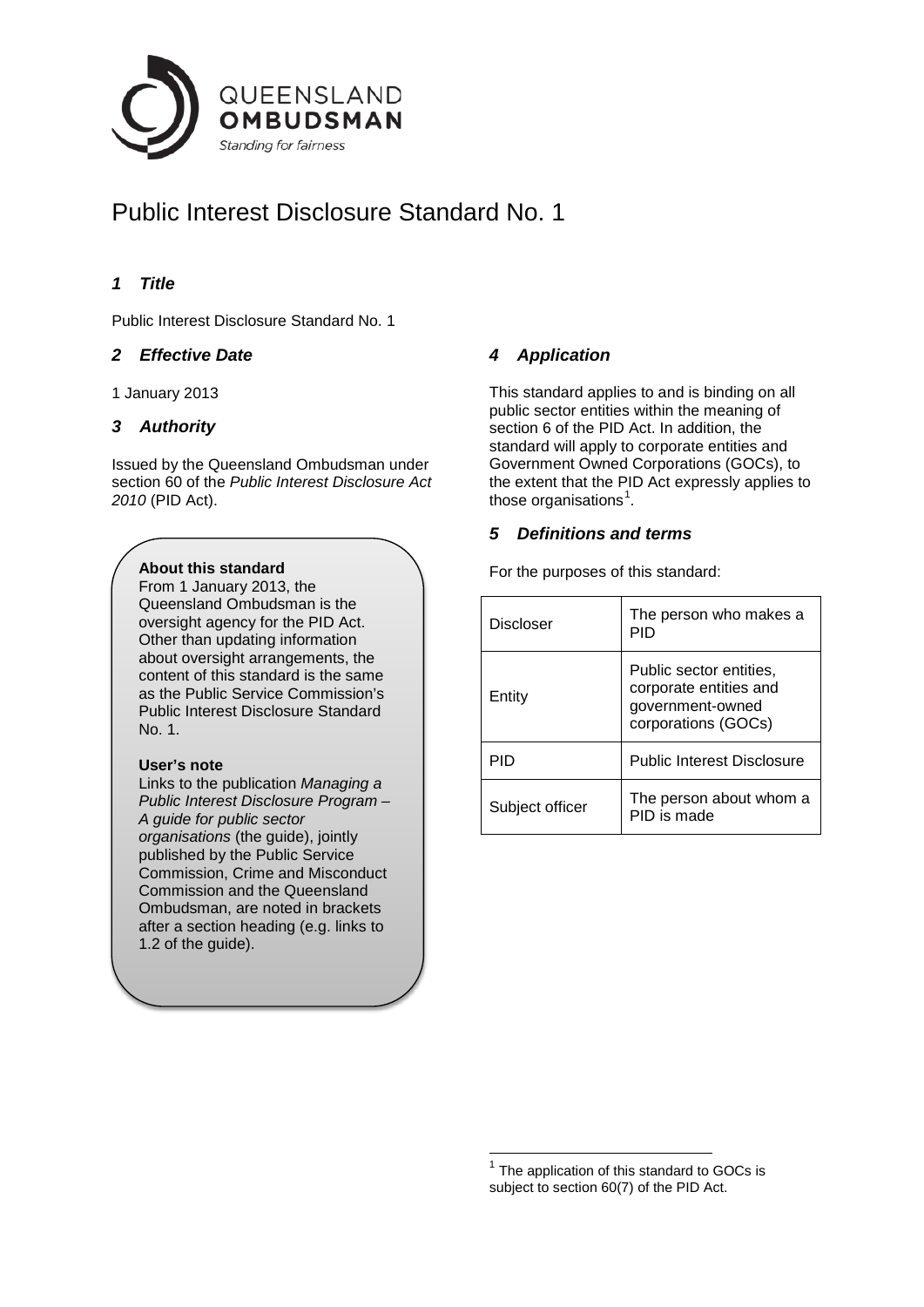#### *6 Standards*

- *6.1 Organisational commitment (links to 1.1 and 1.5 of the guide)*
	- **6.1.1 The Chief Executive must develop, implement and maintain a management program for PIDs under section 28 of the PID Act. This management program must, as a minimum, address the following:**
	- organisational commitment to encouraging the internal reporting of wrongdoing;
	- senior management endorsement of the value to the entity of PIDs and the proper management of PIDs and disclosers;
	- a communication strategy for raising staff awareness about PIDs and the entity's PID procedures;
	- a training strategy to ensure:
		- staff are given access to training on the identification of wrongdoing, how to make a PID, the support and protection afforded to disclosers, and how PIDs will be managed (this training can be included in the entity's training on ethics);
		- the provision of specialist training and awareness about PIDs to senior managers and other staff who may receive or manage PIDs, disclosers or workplace issues relating to a PID;
- the appointment of a specialist ethics unit (or a nominated officer) to be responsible for issues related to the management of PIDs. The unit or officer should have the following characteristics:
	- direct access to the CEO in relation to PID matters;
	- − delegated authority to appropriately manage PIDs;
	- − access to resources to properly manage PIDs;
- ensuring effective systems and procedures are in place for issues arising from PIDs to inform improvements to service delivery, business processes and internal controls; and
- providing a mechanism for regular evaluation and monitoring of the effectiveness of PID policies and procedures.
- **6.1.2 The Chief Executive must develop and implement reasonable procedures for dealing with PIDs under section 28 of the PID Act. The procedures must, as a minimum, address the following:**
- clear identification of who is covered by the procedure and the types of wrongdoing to be reported;
- encourage the reporting of wrongdoing;
- establish a clear reporting system. preferably with multiple pathways, for staff to make a PID internally, together with information on how to make an external PID;
- ensure the assessment of the risks of reprisal referred to in section 6.6 of the standard;
- means for complying with the confidentiality requirements of the PID Act;
- the rights of review, both internal and external;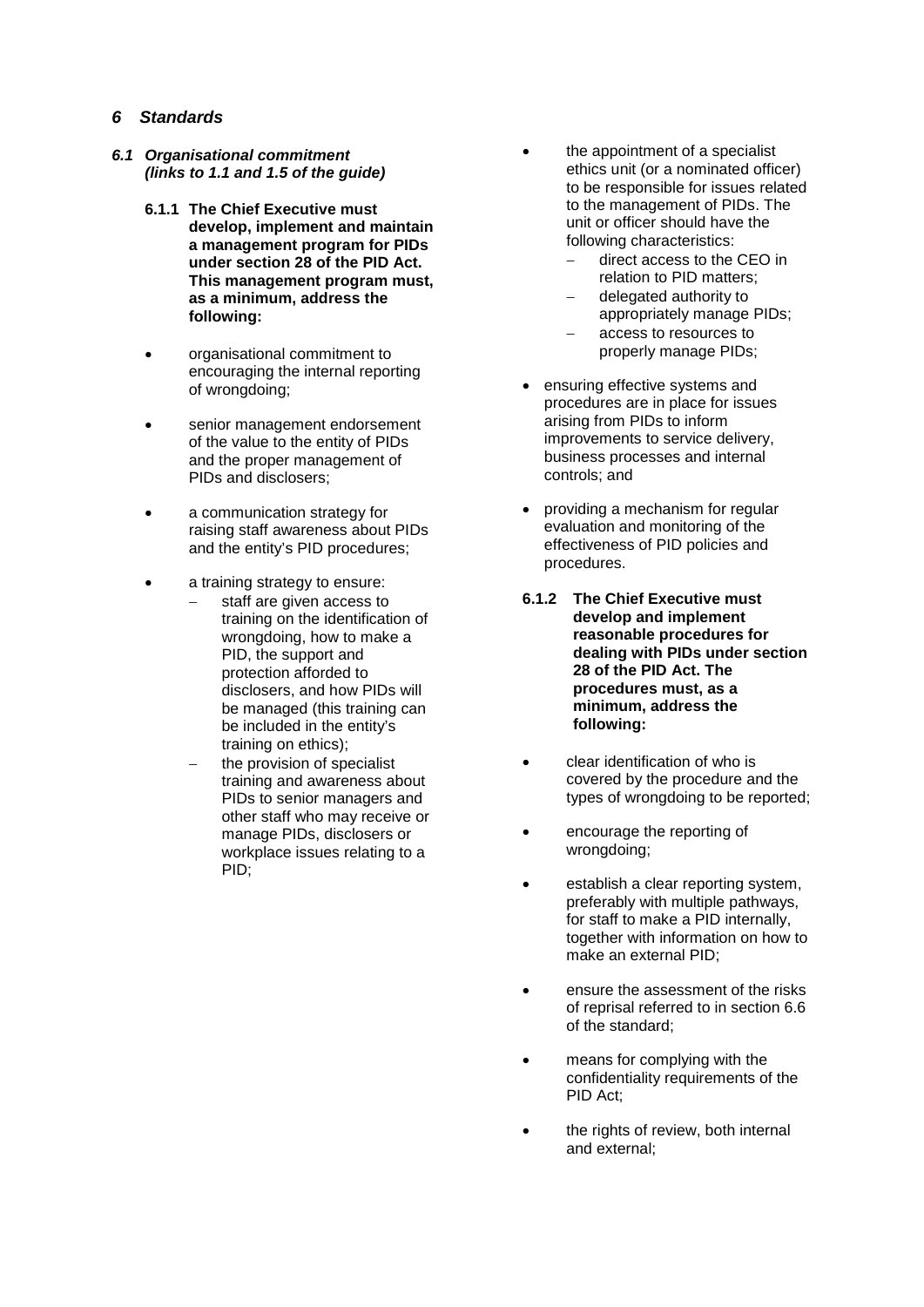- a description of the roles and responsibilities of key staff in the entity's management of PIDs and in the support and protection of disclosers; and
- the rights of subject officers.
- **6.1.3 The procedures for making PIDs should be referred to in policies and procedures for the handling of complaints to ensure that assessments can be made about which complaints must be treated as PIDs (see section 6.3 of this standard).**

Commencement: The Chief Executive must ensure the PID management plan and procedures are reviewed after 12 months and on a regular basis thereafter.

## *6.2 Oversight within the entity*

The Chief Executive must, so far as is appropriate (given the nature and size of the agency), establish a central point with expertise to be responsible for:

- applying consistent and appropriate assessment procedures to determine which complaints meet the requirements of the PID Act for treatment as a PID;
- monitoring the investigation and resolution of PIDs;
- managing or coordinating the support and protection offered to disclosers;
- collecting, reporting and reviewing data about PIDs received (see section 7 of the standard); and
- <span id="page-2-4"></span><span id="page-2-3"></span><span id="page-2-2"></span><span id="page-2-1"></span><span id="page-2-0"></span>• providing clear guidance to staff about how to make a PID.

## *6.3 Receiving and assessing PIDs (links to 1.3 of the guide)*

The Chief Executive must ensure that all disclosures made to the entity or referred to it by another entity or Member of the Legislative Assembly, are assessed.

In assessing a disclosure, entities must determine if:

- the person making the disclosure is able to receive the protection of the PID Act;<sup>[2](#page-2-0)</sup>
- the disclosure concerns a matter about which a PID can be made:<sup>[3](#page-2-1)</sup>
- the disclosure meets either the subjective or objective test set out in the PID Act:<sup>[4](#page-2-2)</sup>
- the disclosure has been made to an individual or entity who may receive a  $PID$ ;<sup>[5](#page-2-3)</sup> and
- the disclosure has been made in accordance with the agency's procedure or to a person listed in the PID Act.<sup>[6](#page-2-4)</sup>

If there is doubt whether a disclosure is a PID, entities should assume the disclosure is protected by the PID Act and manage the disclosure as if it is a PID.

Each separate allegation should be reported as a separate PID, unless the matters are clearly linked and it would be reasonable to view them as a single disclosure.

refer to sections 12, 13, 18 & 19 of the PID Act  $\frac{3}{4}$  ibid  $\overline{2}$ 

refer to sections 12(3), 13(3), 18(4) & 19(3) of the PID Act

<sup>5</sup> refer to sections 14, 15, 16, 18, 19 & 20 of the PID Act<br>6

refer to sections  $17(2)$  &  $17(3)$  of the PID Act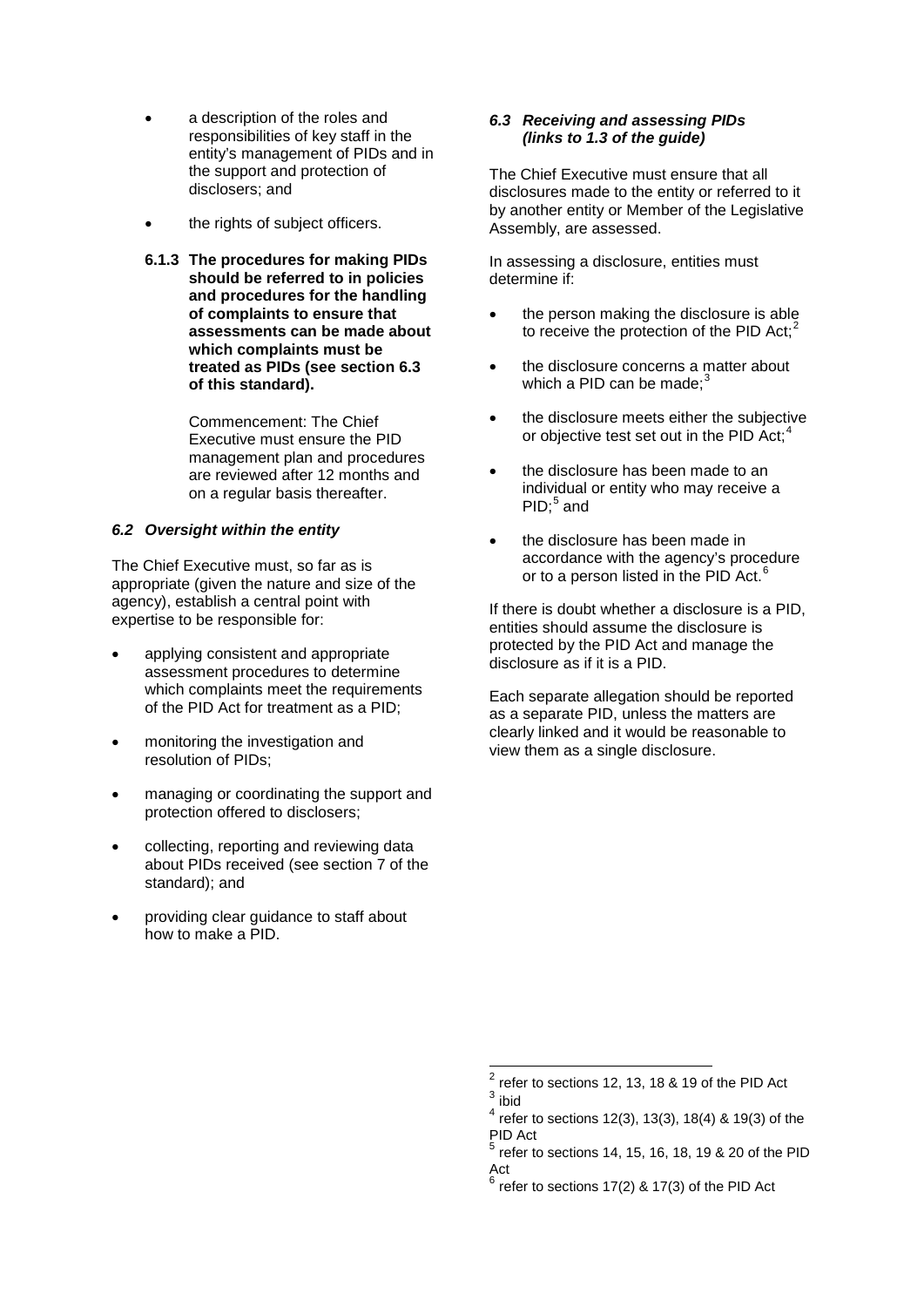**Example:** An allegation that an employee acted negligently on a number of occasions might be recorded as a single PID provided the subject matter and circumstances are sufficiently linked. In contrast, an allegation that an employee acted corruptly and also assaulted a client, may warrant recording as separate PIDs.

An entity cannot decline to receive and/or assess a disclosure as a PID.

#### *6.4 Taking action on a PID (links to 1.3 of the guide)*

An entity receiving a PID must first determine whether it is to be referred to another entity. If it is, the referral must be done in accordance with legislative and administrative requirements.

Action must be taken in respect of the matters raised in a PID unless no action is to be taken under section 30 of the PID Act.

Anonymous disclosures should be received and managed in the same way as identified disclosures, and should not be rejected because they are anonymous.

<span id="page-3-0"></span>**Example 1:** An entity receives a single anonymous statement which simply says 'The Director of the XYZ Branch is corrupt'. In the absence of any further information, or contact details for the discloser, the entity may decide to record the disclosure but not take any further action.

**Example 2:** An entity receives an anonymous statement which says, "Contracts have been awarded by the XYZ Branch without any proper tendering process". In this case, the entity may respond by conducting a small sample audit of recent contracts awarded by the branch to determine whether there is any substance to the disclosure. When assessing (and where necessary, investigating and taking action on) a PID, entities must be aware of their obligations to subject officers. The fact an entity is relying on information obtained through a PID for any subsequent disciplinary process does not exempt the entity from such obligations to subject officers.<sup>[7](#page-3-0)</sup>

**Example 3:** A PID reveals that an employee has been failing to provide proper care to vulnerable clients. The matter is investigated and the employee is subject to a disciplinary process. While the entity will need to ensure the identity of the discloser is protected in accordance with the PID Act, it will also need to ensure the respondent employee is given sufficient details of the allegations to allow him or her natural justice in the disciplinary process. Any disciplinary process could fail at an appeal or on judicial review if it is determined the employee was not given sufficient details of the allegations, even if some or all of those details were withheld because they came from a PID.

 $\overline{a}$ 

 $^7$  See section 65(4) of the Act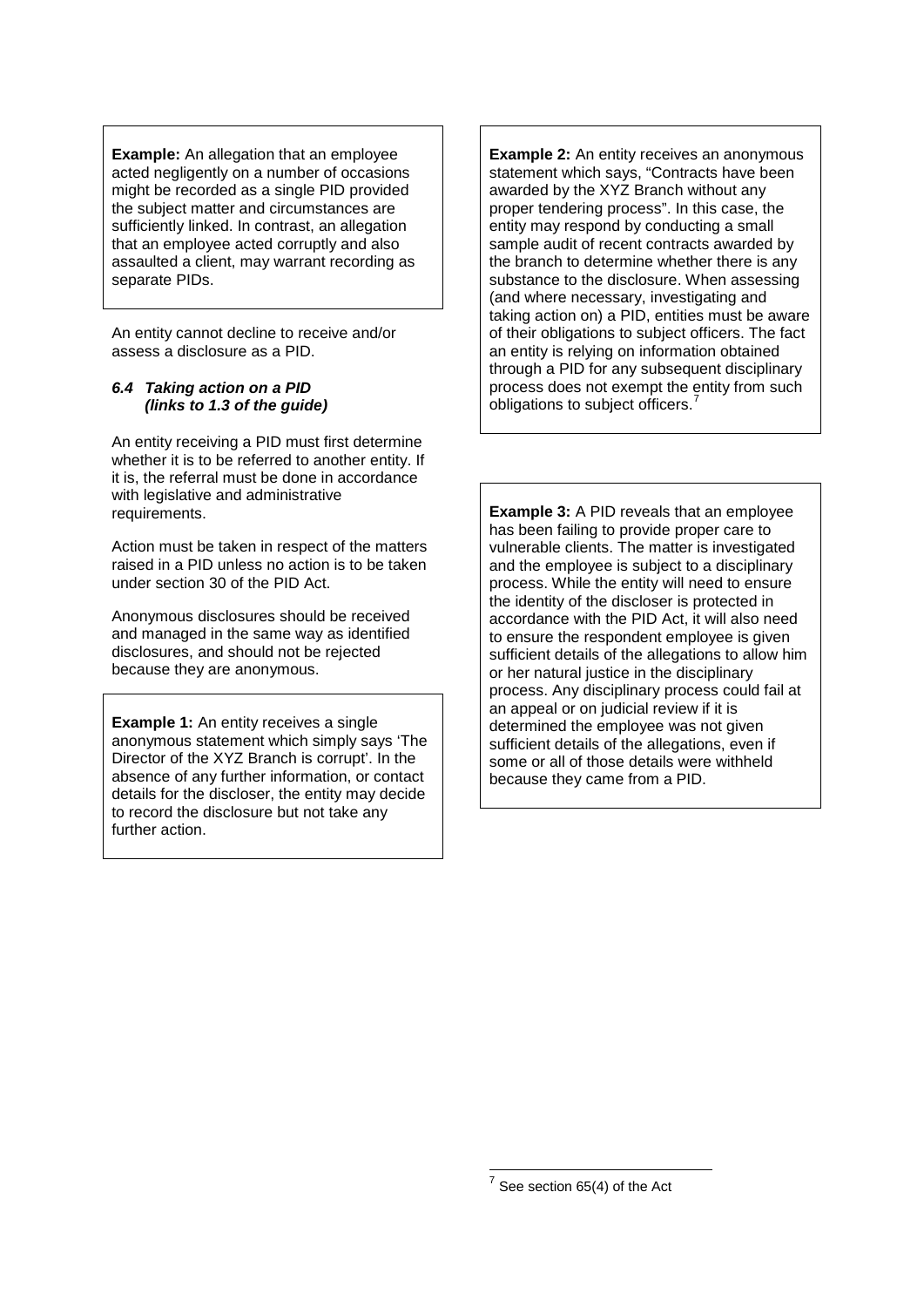## *6.5 Informing the discloser (links to 1.4 of the guide)*

.

The Chief Executive must provide the discloser or the entity that referred the disclosure, reasonable information under section 32 of the PID Act. The Chief Executive must also advise the discloser:

- the likely timeframes;
- their involvement in the investigation process;
- the importance of maintaining confidentiality;
- the protections under the PID Act that will apply;
- that the entity will keep the information disclosed, including the discloser's identity confidential, except as allowed under the PID Act;
- how they will be advised of progress and outcomes; and
- who to contact if they want further information or are concerned about reprisals.

Regular follow up with the discloser should be arranged by agreement to advise on the progress of resolving the PID (where this is desired by the discloser, and it is safe to do so).

#### *6.6 Discloser support and protection (links to 1.4 of the guide)*

As soon as possible after receiving a PID, the Chief Executive must determine the level of protection and support appropriate for a discloser by conducting a risk assessment of a reprisal to the discloser and others associated with the discloser (including those who may wrongly be suspected of being a discloser). The entity must also take into account any consequences if reprisals do occur.

When assessing the risk, an assessment of the discloser's need for support must also be conducted.

ISO 31000:2009 Risk Management Standard is one recommended risk assessment tool, although it is open to an entity to use any reasonable risk assessment strategy

The Chief Executive must ensure protective measures are in place which are proportionate to the risk of reprisal, and the potential consequences of a reprisal. If the risk is assessed as sufficiently high, an entity must prepare a protection plan to protect the discloser. Where feasible, this should be developed in consultation with the discloser and other relevant stakeholders.

If it has been determined that a discloser will require support; this may include:

- acknowledging that making the PID was the right thing to do and is valued;
- making a clear statement that the entity will support the discloser;
- appointing an appropriate person (separate from the investigation function) with sufficient authority to ensure the discloser has appropriate support and protection from reprisals;
- regularly checking on the discloser's wellbeing, where this is warranted;
- advising the discloser of the availability of the employee assistance scheme; and
- where the health of the discloser becomes a concern, liaising with officers responsible for occupational workplace health and safety.